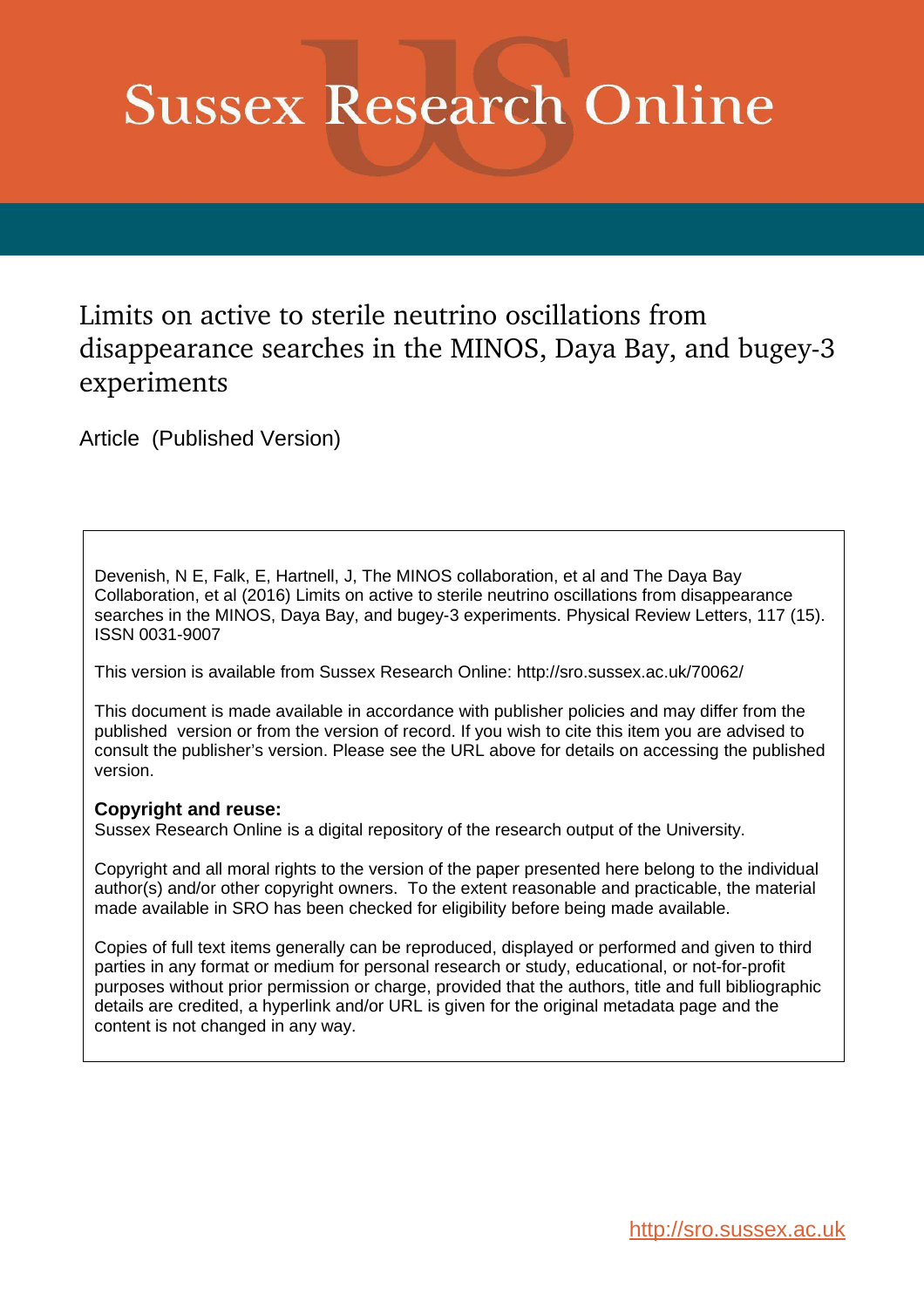## Limits on Active to Sterile Neutrino Oscillations from Disappearance Searches in the MINOS, Daya Bay, and Bugey-3 Experiments

P. Adamson,  $^{1, \ddagger}$  F. P. An,  $^{2, \dagger}$  I. Anghel,  $^{3,4, \ddagger}$  A. Aurisano,  $^{5, \ddagger}$  A. B. Balantekin,  $^{6, \dagger}$  H. R. Band,  $^{7, \dagger}$  G. Barr,  $^{8, \ddagger}$  M. Bishai,  $^{9, \dagger, \ddagger}$ A. Blake,<sup>10,11,‡</sup> S. Blyth,<sup>12,13,†</sup> G. J. Bock,<sup>1,‡</sup> D. Bogert,<sup>1,‡</sup> D. Cao,<sup>14,†</sup> G. F. Cao,<sup>15,†</sup> J. Cao,<sup>15,†</sup> S. V. Cao,<sup>16,‡</sup> T. J. Carroll,<sup>16,‡</sup> C. M. Castromonte,  $^{17, \ddagger}$  W. R. Cen,  $^{15, \dagger}$  Y. L. Chan,  $^{18, \dagger}$  J. F. Chang,  $^{15, \dagger}$  L. C. Chang,  $^{19, \dagger}$  Y. Chang,  $^{13, \dagger}$  H. S. Chen,  $^{15, \dagger}$ Q. Y. Chen,<sup>20,†</sup> R. Chen,<sup>21,‡</sup> S. M. Chen,<sup>22,†</sup> Y. Chen,<sup>23,†</sup> Y. X. Chen,<sup>24,†</sup> J. Cheng,<sup>20,†</sup> J.-H. Cheng,<sup>19,†</sup> Y. P. Cheng,<sup>15,†</sup> Z. K. Cheng,<sup>25,†</sup> J. J. Cherwinka,<sup>6,†</sup> S. Childress,<sup>1,‡</sup> M. C. Chu,<sup>18,†</sup> A. Chukanov,<sup>26,†</sup> J. A. B. Coelho,<sup>27,‡</sup> L. Corwin,<sup>28,‡</sup> D. Cronin-Hennessy,<sup>29,‡</sup> J. P. Cummings,<sup>30,†</sup> J. de Arcos,<sup>31,†</sup> S. De Rijck,<sup>16,‡</sup> Z. Y. Deng,<sup>15,†</sup> A. V. Devan,<sup>32,‡</sup> N. E. Devenish,  $33, \frac{1}{7}$  X. F. Ding,  $^{15, \dagger}$  Y. Y. Ding,  $^{15, \dagger}$  M. V. Diwan,  $^{9, \dagger, \ddagger}$  M. Dolgareva,  $^{26, \dagger}$  J. Dove,  $^{34, \dagger}$  D. A. Dwyer,  $^{35, \dagger}$ W. R. Edwards,  $35, \dagger$  C. O. Escobar,  $36, \dagger$  J. J. Evans,  $21, \dagger$  E. Falk,  $33, \dagger$  G. J. Feldman,  $37, \dagger$  W. Flanagan,  $16, \dagger$  M. V. Frohne,  $38, \dagger, \dagger$ M. Gabrielyan,<sup>29,‡</sup> H. R. Gallagher,<sup>27,‡</sup> S. Germani,<sup>39,‡</sup> R. Gill,<sup>9,†</sup> R. A. Gomes,<sup>17,‡</sup> M. Gonchar,<sup>26,†</sup> G. H. Gong,<sup>22,†</sup> H. Gong,<sup>22,†</sup> M. C. Goodman,<sup>4,‡</sup> P. Gouffon,<sup>40,‡</sup> N. Graf,<sup>41,‡</sup> R. Gran,<sup>42,‡</sup> M. Grassi,<sup>15,†</sup> K. Grzelak,<sup>43,‡</sup> W. Q. Gu,<sup>44,†</sup> M. Y. Guan,  $^{15, \dagger}$  L. Guo, $^{22, \dagger}$  R. P. Guo,  $^{15, \dagger}$  X. H. Guo,  $^{45, \dagger}$  Z. Guo,  $^{22, \dagger}$  A. Habig,  $^{42, \dagger}$  R. W. Hackenburg,  $^{9, \dagger}$  S. R. Hahn,  $^{1, \dagger}$ R. Han,  $^{24, \dagger}$  S. Hans,  $^{9, \S, \dagger}$  J. Hartnell,  $^{33, \ddagger}$  R. Hatcher,  $^{1, \ddagger}$  M. He,  $^{15, \dagger}$  K. M. Heeger,  $^{7, \dagger}$  Y. K. Heng,  $^{15, \dagger}$  A. Higuera,  $^{46, \dagger}$  A. Holin,  $^{39, \ddagger}$ Y. K. Hor,<sup>47,†</sup> Y. B. Hsiung,<sup>12,†</sup> B. Z. Hu,<sup>12,†</sup> T. Hu,<sup>15,†</sup> W. Hu,<sup>15,†</sup> E. C. Huang,<sup>34,†</sup> H. X. Huang,<sup>48,†</sup> J. Huang,<sup>16,‡</sup> X. T. Huang,  $^{20,\dagger}$  P. Huber,  $^{47,\dagger}$  W. Huo,  $^{49,\dagger}$  G. Hussain,  $^{22,\dagger}$  J. Hylen,  $^{1,\dagger}$  G. M. Irwin,  $^{50,\dagger}$  Z. Isvan,  $^{9,\dagger}$  D. E. Jaffe,  $^{9,\dagger}$  P. Jaffke,  $^{47,\dagger}$ C. James,  $^{1, \frac{4}{7}}$  K. L. Jen,  $^{19, \dagger}$  D. Jensen,  $^{1, \frac{4}{7}}$  S. Jetter,  $^{15, \dagger}$  X. L. Ji,  $^{15, \dagger}$  X. P. Ji,  $^{51, 22, \dagger}$  J. B. Jiao,  $^{20, \dagger}$  R. A. Johnson,  $^{5, \dagger}$  J. K. de Jong,  $^{8, \ddagger}$ J. Joshi,<sup>9,†</sup> T. Kafka,<sup>27,‡</sup> L. Kang,<sup>52,†</sup> S. M. S. Kasahara,<sup>29,‡</sup> S. H. Kettell,<sup>9,†</sup> S. Kohn,<sup>53,†</sup> G. Koizumi,<sup>1,‡</sup> M. Kordosky,<sup>32,‡</sup> M. Kramer,<sup>35,53,†</sup> A. Kreymer,<sup>1,‡</sup> K. K. Kwan,<sup>18,†</sup> M. W. Kwok,<sup>18,†</sup> T. Kwok,<sup>54,†</sup> K. Lang,<sup>16,‡</sup> T. J. Langford,<sup>7,†</sup> K. Lau,<sup>46,†</sup> L. Lebanowski,<sup>22,†</sup> J. Lee,<sup>35,†</sup> J. H. C. Lee,<sup>54,†</sup> R. T. Lei,<sup>52,†</sup> R. Leitner,<sup>55,†</sup> J. K. C. Leung,<sup>54,†</sup> C. Li,<sup>20,†</sup> D. J. Li,<sup>49,†</sup> F. Li,<sup>15,†</sup> G. S. Li, $^{44, \dagger}$  Q. J. Li, $^{15, \dagger}$  S. Li, $^{52, \dagger}$  S. C. Li, $^{54,47, \dagger}$  W. D. Li, $^{15, \dagger}$  X. N. Li, $^{15, \dagger}$  Y. F. Li, $^{15, \dagger}$  Z. B. Li, $^{25, \dagger}$  H. Liang, $^{49, \dagger}$  C. J. Lin, $^{35, \dagger}$ G. L. Lin,<sup>19,†</sup> S. Lin,<sup>52,†</sup> S. K. Lin,<sup>46,†</sup> Y.-C. Lin,<sup>12,†</sup> J. J. Ling,<sup>25,9,†,‡</sup> J. M. Link,<sup>47,†</sup> P. J. Litchfield,<sup>29,56,‡</sup> L. Littenberg,<sup>9,†</sup> B. R. Littlejohn,<sup>31,†</sup> D. W. Liu,<sup>46,†</sup> J. C. Liu,<sup>15,†</sup> J. L. Liu,<sup>44,†</sup> C. W. Loh,<sup>14,†</sup> C. Lu,<sup>57,†</sup> H. Q. Lu,<sup>15,†</sup> J. S. Lu,<sup>15,†</sup> P. Lucas,<sup>1,‡</sup> K. B. Luk,<sup>53,35,†</sup> Z. Lv,<sup>58,†</sup> Q. M. Ma,<sup>15,†</sup> X. B. Ma,<sup>24,†</sup> X. Y. Ma,<sup>15,†</sup> Y. Q. Ma,<sup>15,†</sup> Y. Malyshkin,<sup>59,†</sup> W. A. Mann,<sup>27,‡</sup> M. L. Marshak,<sup>29,‡</sup> D. A. Martinez Caicedo,<sup>31,†</sup> N. Mayer,<sup>27,‡</sup> K. T. McDonald,<sup>57,†</sup> C. McGivern,<sup>41,‡</sup> R. D. McKeown,<sup>60,32,†</sup> M. M. Medeiros,  $^{17, \ddagger}$  R. Mehdiyev,  $^{16, \ddagger}$  J. R. Meier,  $^{29, \ddagger}$  M. D. Messier,  $^{28, \ddagger}$  W. H. Miller,  $^{29, \ddagger}$  S. R. Mishra,  $^{61, \ddagger}$  I. Mitchell,  $^{46, \dag}$ M. Mooney,  $9,^{\dagger}$  C.D. Moore,  $1,^{\ddagger}$  L. Mualem,  $60,^{\ddagger}$  J. Musser,  $28,^{\ddagger}$  Y. Nakajima,  $35,^{\dagger}$  D. Naples,  $41,^{\ddagger}$  J. Napolitano,  $62,^{\dagger}$ D. Naumov,  $^{26, \dagger}$  E. Naumova,  $^{26, \dagger}$  J. K. Nelson,  $^{32, \ddagger}$  H. B. Newman,  $^{60, \ddagger}$  H. Y. Ngai,  $^{54, \dagger}$  R. J. Nichol,  $^{39, \ddagger}$  Z. Ning,  $^{15, \dagger}$ J. A. Nowak,<sup>29,‡</sup> J. O'Connor,<sup>39,‡</sup> J. P. Ochoa-Ricoux,<sup>59,†</sup> A. Olshevskiy,<sup>26,†</sup> M. Orchanian,<sup>60,‡</sup> R. B. Pahlka,<sup>1,‡</sup> J. Paley,<sup>4,‡</sup> H.-R. Pan,<sup>12,†</sup> J. Park,<sup>47,†</sup> R. B. Patterson,<sup>60,‡</sup> S. Patton,<sup>35,†</sup> G. Pawloski,<sup>29,‡</sup> V. Pec,<sup>55,†</sup> J. C. Peng,<sup>34,†</sup> A. Perch,<sup>39,‡</sup> M. M. Pfützner,  $39, \pm$  D. D. Phan,  $16, \pm$  S. Phan-Budd,  $4, \pm$  L. Pinsky,  $46, \pm$  R. K. Plunkett,  $1, \pm$  N. Poonthottathil,  $1, \pm$  C. S. J. Pun,  $54, \pm$ F. Z. Qi,<sup>15,†</sup> M. Qi,<sup>14,†</sup> X. Qian,<sup>9,†</sup> X. Qiu,<sup>50,‡</sup> A. Radovic,<sup>32,‡</sup> N. Raper,<sup>63,†</sup> B. Rebel,<sup>1,‡</sup> J. Ren,<sup>48,†</sup> C. Rosenfeld,<sup>61,‡</sup> R. Rosero,  $9,^{\circ}$ † B. Roskovec,  $55,^{\circ}$  X. C. Ruan,  $48,^{\circ}$  H. A. Rubin,  $31,^{\circ}$  P. Sail,  $16,^{\circ}$  M. C. Sanchez,  $3,4,^{\circ}$  J. Schneps,  $27,^{\circ}$ A. Schreckenberger,  $^{16, \ddag}$  P. Schreiner,  $^{4, \ddag}$  R. Sharma,  $^{1, \ddag}$  S. Moed Sher,  $^{1, \ddag}$  A. Sousa,  $^{5, \ddag}$  H. Steiner,  $^{53,35, \ddag}$  G. X. Sun,  $^{15, \ddag}$ J. L. Sun,  $64,^{\dagger}$  N. Tagg,  $65,^{\ddagger}$  R. L. Talaga,  $4,^{\dagger}$  W. Tang,  $9,^{\dagger}$  D. Taychenachev,  $26,^{\dagger}$  J. Thomas,  $39,^{\ddagger}$  M. A. Thomson,  $10,^{\ddagger}$  X. Tian,  $61,^{\dagger}$ A. Timmons,  $2^{1, \ddagger}$  J. Todd,  $5, \ddagger$  S. C. Tognini,  $1^{7, \ddagger}$  R. Toner,  $3^{7, \ddagger}$  D. Torretta,  $^{1, \ddagger}$  K. Treskov,  $^{26, \ddagger}$  K. V. Tsang,  $^{35, \dagger}$  C. E. Tull,  $^{35, \dagger}$ G. Tzanakos,  $66,^{*},^{*}$  J. Urheim,  $28,^{*}$  P. Vahle,  $32,^{*}$  N. Viaux,  $59,^{*}$  B. Viren,  $9,^{*},^{*}$  V. Vorobel,  $55,^{*}$  C. H. Wang,  $^{13,^{*}}$  M. Wang,  $^{20,^{*}}$ N. Y. Wang,<sup>45,†</sup> R. G. Wang,<sup>15,†</sup> W. Wang,<sup>32,25,†</sup> X. Wang,<sup>67,†</sup> Y. F. Wang,<sup>15,†</sup> Z. Wang,<sup>15,†</sup> Z. M. Wang,<sup>15,†</sup> R. C. Webb,<sup>68,‡</sup> A. Weber,  ${}^{8,56,\ddagger}$  H. Y. Wei,  ${}^{22,\dagger}$  L. J. Wen,  ${}^{15,\dagger}$  K. Whisnant,  ${}^{3,\dagger}$  C. White,  ${}^{31,\dagger,\ddagger}$  L. Whitehead,  ${}^{46,\dagger,\ddagger}$  L. H. Whitehead,  ${}^{39,\ddagger}$  T. Wise,  ${}^{6,\dagger}$ S. G. Wojcicki,  ${}^{50,\ddagger}$  H. L. H. Wong,  ${}^{53,35,\dagger}$  S. C. F. Wong,  ${}^{25,\dagger}$  E. Worcester,  ${}^{9,\dagger}$  C.-H. Wu,  ${}^{19,\dagger}$  Q. Wu,  ${}^{20,\dagger}$  W. J. Wu,  ${}^{15,\dagger}$ D. M. Xia,<sup>69,†</sup> J. K. Xia,<sup>15,†</sup> Z. Z. Xing,<sup>15,†</sup> J. L. Xu,<sup>15,†</sup> J. Y. Xu,<sup>18,†</sup> Y. Xu,<sup>25,†</sup> T. Xue,<sup>22,†</sup> C. G. Yang,<sup>15,†</sup> H. Yang,<sup>14,†</sup> L. Yang,<sup>52,†</sup> M. S. Yang,<sup>15,†</sup> M. T. Yang,<sup>20,†</sup> M. Ye,<sup>15,†</sup> Z. Ye,<sup>46,†</sup> M. Yeh,<sup>9,†</sup> B. L. Young,<sup>3,†</sup> Z. Y. Yu,<sup>15,†</sup> S. Zeng,<sup>15,†</sup> L. Zhan,<sup>15,†</sup> C. Zhang,<sup>9,†</sup> H. H. Zhang,<sup>25,†</sup> J. W. Zhang,<sup>15,†</sup> Q. M. Zhang,<sup>58,†</sup> X. T. Zhang,<sup>15,†</sup> Y. M. Zhang,<sup>25,†</sup> Y. X. Zhang,<sup>64,†</sup> Z. J. Zhang,<sup>52,†</sup> Z. P. Zhang,<sup>49,†</sup> Z. Y. Zhang,<sup>15,†</sup> J. Zhao,<sup>15,†</sup> Q. W. Zhao,<sup>15,†</sup> Y. B. Zhao,<sup>15,†</sup> W. L. Zhong,<sup>15,†</sup> L. Zhou,<sup>15,†</sup> N. Zhou,<sup>49,†</sup> H. L. Zhuang,<sup>15,†</sup> and J. H. Zou<sup>15,†</sup>

> <sup>†</sup>(Daya Bay Collaboration) (MINOS Collaboration)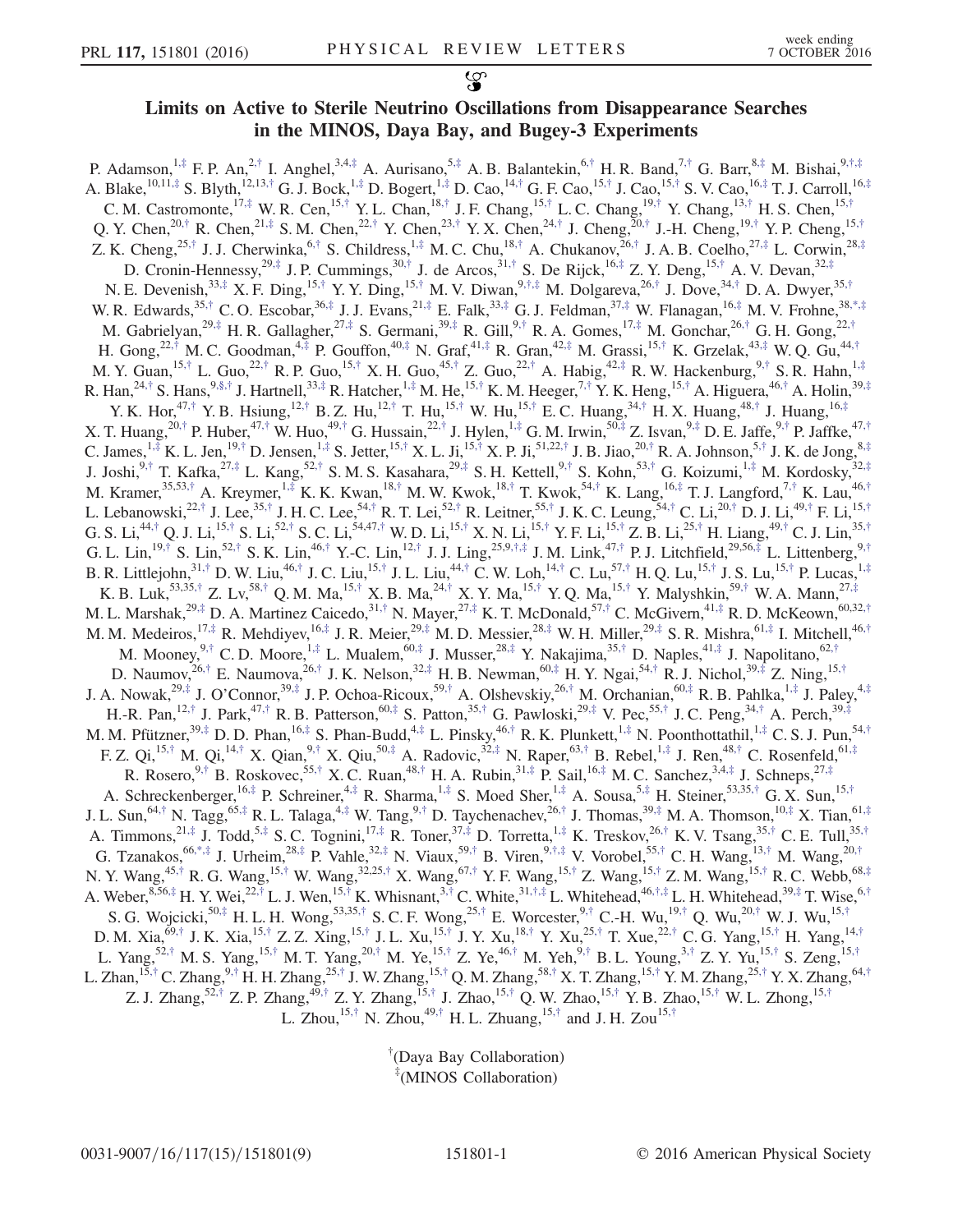<sup>1</sup>Fermi National Accelerator Laboratory, Batavia, Illinois 60510, USA

 $^{2}$ Institute of Modern Physics, East China University of Science and Technology, Shanghai

 $3$ Department of Physics and Astronomy, Iowa State University, Ames, Iowa 50011 USA

4 Argonne National Laboratory, Argonne, Illinois 60439, USA

<sup>5</sup>Department of Physics, University of Cincinnati, Cincinnati, Ohio 45221, USA

6 Physics Department, University of Wisconsin, Madison, Wisconsin 53706, USA

 $7$ Department of Physics, Yale University, New Haven, Connecticut 06520, USA

<sup>8</sup>Subdepartment of Particle Physics, University of Oxford, Oxford OX1 3RH, United Kingdom

9 Brookhaven National Laboratory, Upton, New York 11973, USA

 $10$ Cavendish Laboratory, University of Cambridge, Cambridge CB3 0HE, United Kingdom

 $11$ Lancaster University, Lancaster, LA1 4YB, United Kingdom

 $12$ Department of Physics, National Taiwan University, Taipei

 $13$ National United University, Miao-Li

 $14$ Nanjing University, Nanjing

 $15$ Institute of High Energy Physics, Beijing

<sup>16</sup>Department of Physics, University of Texas at Austin, Austin, Texas 78712, USA

<sup>17</sup>Instituto de Física, Universidade Federal de Goiás, 74690-900, Goiânia, GO, Brazil

 $18$ Chinese University of Hong Kong, Hong Kong

<sup>19</sup>Institute of Physics, National Chiao-Tung University, Hsinchu

<sup>20</sup>Shandong University, Jinan

<sup>21</sup>School of Physics and Astronomy, University of Manchester, Manchester M13 9PL, United Kingdom

 $22$ Department of Engineering Physics, Tsinghua University, Beijing

<sup>23</sup>Shenzhen University, Shenzhen

 $24$ North China Electric Power University, Beijing

<sup>25</sup>Sun Yat-Sen (Zhongshan) University, Guangzhou

<sup>26</sup>Joint Institute for Nuclear Research, Dubna, Moscow Region

<sup>27</sup>Physics Department, Tufts University, Medford, Massachusetts 02155, USA

 $^{28}$ Indiana University, Bloomington, Indiana 47405, USA

 $^{29}$ University of Minnesota, Minneapolis, Minnesota 55455, USA

 $30$ Siena College, Loudonville, New York 12211, USA

 $31$ Department of Physics, Illinois Institute of Technology, Chicago, Illinois 60616, USA

 $32$ Department of Physics, College of William & Mary, Williamsburg, Virginia 23187, USA

 $33$ Department of Physics and Astronomy, University of Sussex, Falmer, Brighton BN1 9QH, United Kingdom

 $3$ Department of Physics, University of Illinois at Urbana-Champaign, Urbana, Illinois 61801, USA

<sup>35</sup>Lawrence Berkeley National Laboratory, Berkeley, California, 94720 USA

 $36$ Universidade Estadual de Campinas, IFGW, CP 6165, 13083-970, Campinas, SP, Brazil

 $J$ Department of Physics, Harvard University, Cambridge, Massachusetts 02138, USA

<sup>38</sup>Holy Cross College, Notre Dame, Indiana 46556, USA

<sup>39</sup>Department of Physics and Astronomy, University College London, London WC1E 6BT, United Kingdom

<sup>40</sup>Instituto de Física, Universidade de São Paulo, CP 66318, 05315-970, São Paulo, SP, Brazil

 $^{41}$ Department of Physics and Astronomy, University of Pittsburgh, Pittsburgh, Pennsylvania 15260, USA

 $42$ Department of Physics, University of Minnesota Duluth, Duluth, Minnesota 55812, USA

 $^{43}$ Department of Physics, University of Warsaw, PL-02-093 Warsaw, Poland

 $44\,\text{Department}$  of Physics and Astronomy, Shanghai Jiao Tong University,

Shanghai Laboratory for Particle Physics and Cosmology, Shanghai

<sup>45</sup>Beijing Normal University, Beijing

<sup>46</sup>Department of Physics, University of Houston, Houston, Texas 77204, USA

<sup>47</sup>Center for Neutrino Physics, Virginia Tech, Blacksburg, Virginia 24061, USA

 $^{48}$ China Institute of Atomic Energy, Beijing

 $^{49}$ University of Science and Technology of China, Hefei

<sup>50</sup>Department of Physics, Stanford University, Stanford, California 94305, USA

<sup>51</sup>School of Physics, Nankai University, Tianjin

52 Dongguan University of Technology, Dongguan

53 Department of Physics, University of California, Berkeley, California 94720, USA

 $54$ Department of Physics, The University of Hong Kong, Pokfulam, Hong Kong

<sup>55</sup>Charles University, Faculty of Mathematics and Physics, Prague, Czech Republic

<sup>56</sup>Rutherford Appleton Laboratory, Science and Technology Facilities Council, Didcot, OX11 0QX, United Kingdom

<sup>57</sup>Joseph Henry Laboratories, Princeton University, Princeton, New Jersey 08544, USA

<sup>58</sup>Xi'an Jiaotong University, Xi'an

<sup>59</sup>Instituto de Física, Pontificia Universidad Católica de Chile, Santiago, Chile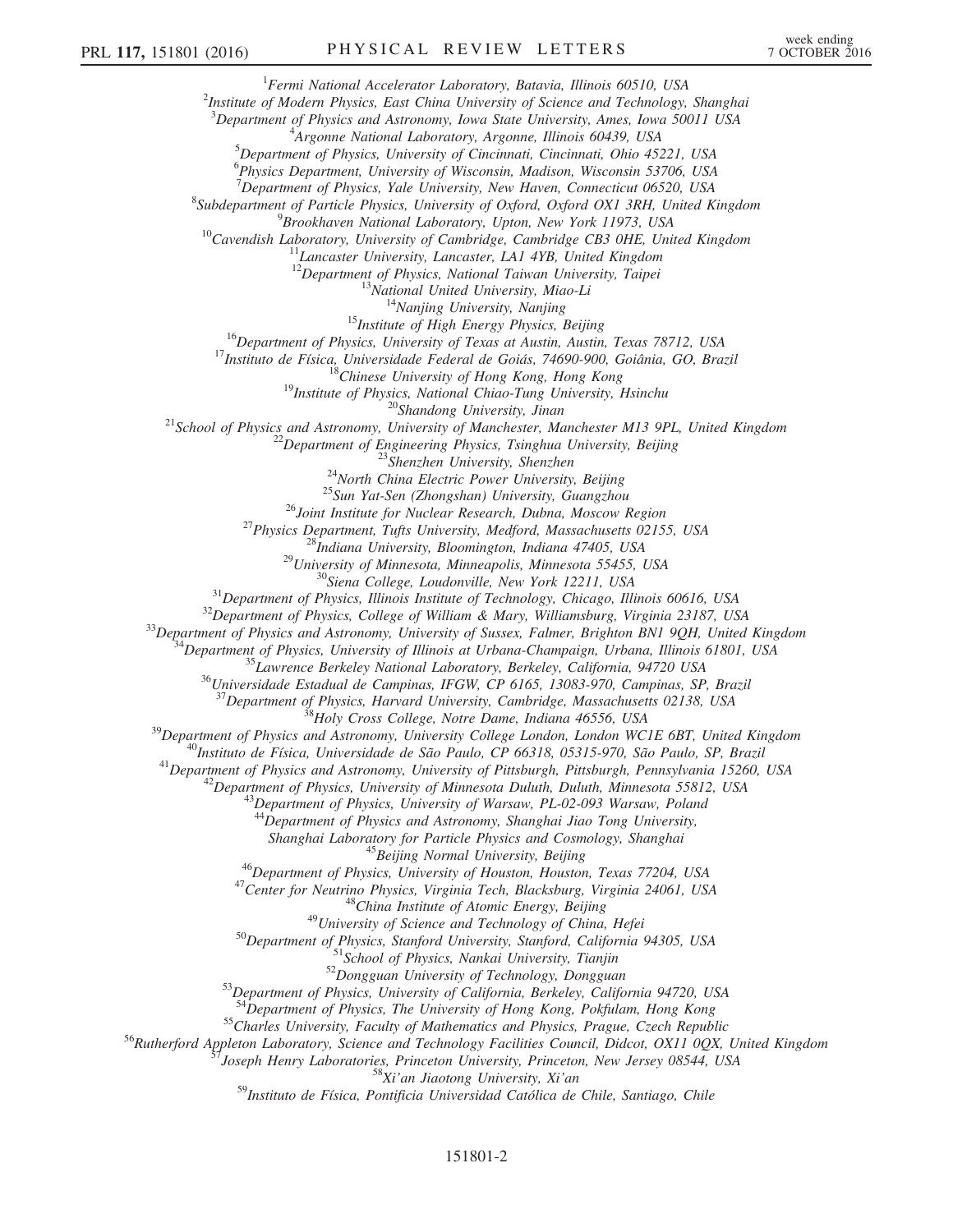<sup>60</sup>Lauritsen Laboratory, California Institute of Technology, Pasadena, California 91125, USA

<sup>61</sup>Department of Physics and Astronomy, University of South Carolina, Columbia, South Carolina 29208, USA

 $^{62}$ Department of Physics, College of Science and Technology, Temple University, Philadelphia, Pennsylvania 19122, USA

<sup>63</sup>Department of Physics, Applied Physics, and Astronomy, Rensselaer Polytechnic Institute, Troy, New York 12180, USA

<sup>64</sup>China General Nuclear Power Group

<sup>65</sup>Otterbein University, Westerville, Ohio 43081, USA

<sup>66</sup>Department of Physics, University of Athens, GR-15771 Athens, Greece

 $^{67}$ College of Electronic Science and Engineering, National University of Defense Technology, Changsha

<sup>68</sup>Physics Department, Texas A&M University, College Station, Texas 77843, USA

<sup>69</sup>Chongqing University, Chongqing

(Received 6 July 2016; published 7 October 2016; corrected 7 October 2016)

<span id="page-3-0"></span>Searches for a light sterile neutrino have been performed independently by the MINOS and the Daya Bay experiments using the muon (anti)neutrino and electron antineutrino disappearance channels, respectively. In this Letter, results from both experiments are combined with those from the Bugey-3 reactor neutrino experiment to constrain oscillations into light sterile neutrinos. The three experiments are sensitive to complementary regions of parameter space, enabling the combined analysis to probe regions allowed by the Liquid Scintillator Neutrino Detector (LSND) and MiniBooNE experiments in a minimally extended four-neutrino flavor framework. Stringent limits on  $\sin^2 2\theta_{\mu e}$  are set over 6 orders of magnitude in the sterile mass-squared splitting  $\Delta m_{41}^2$ . The sterile-neutrino mixing phase space allowed by the LSND and MiniBooNE experiments is excluded for  $\Delta m_{41}^2 < 0.8$  eV<sup>2</sup> at 95% CL<sub>s</sub>.

DOI: [10.1103/PhysRevLett.117.151801](http://dx.doi.org/10.1103/PhysRevLett.117.151801)

The discovery of neutrino flavor oscillations [\[1,2\]](#page-7-2) marked a crucial milestone in the history of particle physics. It indicates neutrinos undergo mixing between flavor and mass eigenstates and hence carry nonzero mass. It also represents the first evidence of physics beyond the standard model of particle physics. Since then, neutrino oscillations have been confirmed and precisely measured with data from natural (atmospheric and solar) and manmade (reactor and accelerator) neutrino sources.

The majority of neutrino oscillation data available can be well described by a three-flavor neutrino model [\[3](#page-7-3)–5] in agreement with precision electroweak measurements from collider experiments [\[6,7\]](#page-7-4). A few experimental results, however, including those from the Liquid Scintillator Neutrino Detector (LSND) [\[8\]](#page-7-5) and MiniBooNE [\[9\]](#page-7-6) experiments, cannot be explained by three-neutrino mixing. Both experiments observed an electron antineutrino excess in a muon antineutrino beam over short baselines, suggesting mixing with a new neutrino state with mass-squared splitting  $\Delta m_{41}^2 \gg |\Delta m_{32}^2|$ , where  $\Delta m_{ji}^2 \equiv m_j^2 - m_i^2$ , and  $m_i$  is the mass of the *i*th mass eigenstate. Precision electroweak measurements exclude standard couplings of this additional neutrino state for masses up to half the Z-boson mass, so that states beyond the known three active states are referred to as sterile. New light neutrino states would open a new sector in particle physics; thus, confirming or refuting these results is at the forefront of neutrino physics research.

<span id="page-3-2"></span>Mixing between one or more light sterile neutrinos and the active neutrino flavors would have discernible effects on neutrino oscillation measurements. Oscillations from muon to electron (anti)neutrinos driven by a sterile neutrino <span id="page-3-1"></span>require electron and muon neutrino flavors to couple to the additional neutrino mass eigenstates. Consequently, oscillations between active and sterile states will also necessarily result in the disappearance of muon (anti)neutrinos, as well as of electron (anti)neutrinos [\[10,11\]](#page-7-7), independently of the sterile neutrino model considered [\[12,13\]](#page-7-8).

In this Letter, we report results from a joint analysis developed in parallel to the independent sterile neutrino searches from the Daya Bay [\[14\]](#page-7-9) and the MINOS experiments [\[15\]](#page-7-10). In this analysis, the measurement of muon (anti)neutrino disappearance by the MINOS experiment is combined with electron antineutrino disappearance measurements from the Daya Bay and Bugey-3 experiments [\[16\]](#page-8-0) using the signal confidence level  $CL<sub>s</sub>$ ) method [\[17,18\]](#page-8-1). The combined results are analyzed in light of the muon (anti)neutrino to electron (anti)neutrino appearance indications from the LSND [\[8\]](#page-7-5) and MiniBooNE [\[9\]](#page-7-6) experiments. The independent MINOS, Daya Bay, and Bugey-3 results are all obtained from disappearance measurements and therefore are insensitive to CP-violating effects due to mixing between the three active flavors. Under the assumption of CPT invariance, the combined results shown constrain both neutrino and antineutrino appearance.

The results reported here required several novel improvements developed independently from the Daya Bay–only [\[14\]](#page-7-9) and MINOS-only [\[15\]](#page-7-10) analyses, specifically, a full reanalysis of the MINOS data to search for sterile neutrino mixing, based on the  $CL<sub>s</sub>$  method, a  $CL<sub>s</sub>$ -based analysis of the Bugey-3 results taking into account new reactor flux calculations and the Daya Bay experiment's reactor flux measurement, the combination of the Daya Bay results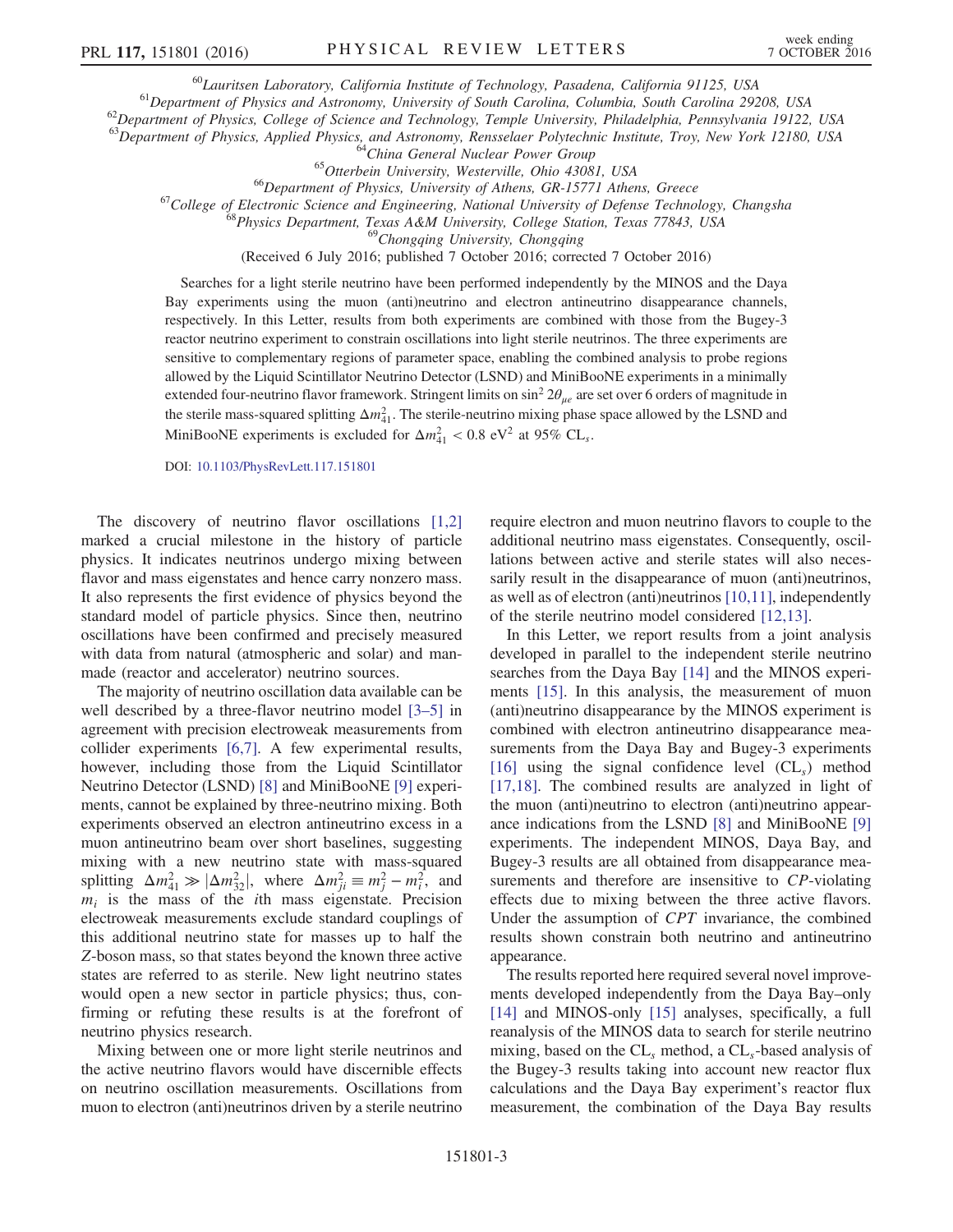with the Bugey-3 results taking into account correlated systematics between the experiments, and, finally, the combination of the Daya Bay + Bugey-3 and MINOS results to place stringent constraints on electron neutrino and antineutrino appearance driven by sterile neutrino oscillations.

We adopt a minimal extension of the three-flavor neutrino model by including one sterile flavor and one additional mass eigenstate. This  $3 + 1$  sterile neutrino scenario is referred to as the four-flavor model in the text. In this model, the muon to electron neutrino appearance probability  $P_{\nu_{\mu}\to\nu_{e}}(L/E)$  as a function of the propagation length  $L$ , divided by the neutrino energy  $E$ , can be expressed using a  $4 \times 4$  unitary mixing matrix U by

$$
P_{\nu_{\mu}\to\nu_{e}}(L/E) = \left|\sum_{i} U_{li} U_{l'i}^{*} e^{-i(m_{i}^{2}/2E)L}\right|^{2}.
$$
 (1)

In the region where  $\Delta m_{41}^2 \gg |\Delta m_{32}^2|$  and for short baselines  $((\Delta m_{32}^2 L/4E) \sim 0)$ , Eq. [\(1\)](#page-3-0) can be simplified to

$$
P_{\nu_{\mu}\to\nu_{e}}(L/E) \approx 4|U_{e4}|^{2}|U_{\mu4}|^{2}\sin^{2}\left(\frac{\Delta m_{41}^{2}L}{4E}\right) \approx P_{\bar{\nu}_{\mu}\to\bar{\nu}_{e}}.\tag{2}
$$

A nonzero amplitude for the appearance probability,  $4|U_{e4}|^2|U_{\mu4}|^2$ , is a possible explanation for the MiniBooNE and LSND results. The matrix element  $|U_{e4}|^2$  can be constrained with measurements of electron antineutrino disappearance, as in the Daya Bay [\[14\]](#page-7-9) and Bugey-3 [\[16\]](#page-8-0) experiments. Likewise,  $|U_{\mu 4}|^2$  can be constrained with measurements of muon neutrino and antineutrino disappearance, as in the MINOS [\[15\]](#page-7-10) experiment. For these experiments, the general four-neutrino survival probabilities  $P_{\bar{\nu}_e \to \bar{\nu}_e}(L/E)$  and  $P_{\left(\frac{1}{\mu}\right)_{\mu} \left(\frac{1}{\mu}\right)}(L/E)$  are

$$
P_{\bar{\nu}_e \to \bar{\nu}_e}(L/E) = 1 - 4 \sum_{k > j} |U_{ek}|^2 |U_{ej}|^2 \sin^2 \left(\frac{\Delta m_{kj}^2 L}{4E}\right),\tag{3}
$$

$$
P_{\left(\frac{1}{\nu}\right)_{\mu}\to\left(\frac{1}{\nu}\right)}(L/E) = 1 - 4\sum_{k>j}|U_{\mu k}|^2|U_{\mu j}|^2\sin^2\left(\frac{\Delta m_{kj}^2 L}{4E}\right).
$$
\n(4)

The mixing matrix augmented with one sterile state can be parametrized by  $U = R_{34}R_{24}R_{14}R_{23}R_{13}R_{12}$  [\[19\]](#page-8-2), where  $R_{ij}$  is the rotational matrix for the mixing angle  $\theta_{ij}$ , yielding

<span id="page-4-0"></span>
$$
|U_{e4}|^2 = \sin^2 \theta_{14},
$$
  
\n
$$
|U_{\mu 4}|^2 = \sin^2 \theta_{24} \cos^2 \theta_{14},
$$
  
\n
$$
4|U_{e4}|^2 |U_{\mu 4}|^2 = \sin^2 2\theta_{14} \sin^2 \theta_{24} \equiv \sin^2 2\theta_{\mu e}.
$$
 (5)

Searches for sterile neutrinos are carried out by using the reconstructed energy spectra to look for evidence of oscillations driven by the sterile mass-squared difference  $\Delta m_{41}^2$ . For small values of  $\Delta m_{41}^2$ , corresponding to slow oscillations, the energy-dependent shape of the oscillation probability could be measured in the reconstructed energy spectra. For large values corresponding to rapid oscillations, an overall reduction in neutrino flux would be seen.

The  $CL<sub>s</sub>$  method [\[17,18\]](#page-8-1) is a two-hypothesis test that compares the three-flavor (null) hypothesis (labeled  $3\nu$ ) to an alternate four-flavor hypothesis (labeled  $4\nu$ ). To determine if the four-flavor hypothesis can be excluded, we construct the test statistic  $\Delta \chi^2 = \chi^2_{4\nu} - \chi^2_{3\nu}$ , where  $\chi^2_{4\nu}$  is the  $\chi^2$  value resulting from a fit to a four-flavor hypothesis, and  $\chi^2_{3\nu}$  is the  $\chi^2$  value from a fit to the three-flavor hypothesis. The  $\Delta \chi^2$  value observed with data,  $\Delta \chi^2_{\rm obs}$ , is compared to the  $\Delta \chi^2$  distributions expected if the three-flavor hypothesis is true, or the four-flavor hypothesis is true. To quantify this, we construct

$$
CL_b = P(\Delta \chi^2 \ge \Delta \chi^2_{\text{obs}} | 3\nu),
$$
  
\n
$$
CL_{s+b} = P(\Delta \chi^2 \ge \Delta \chi^2_{\text{obs}} | 4\nu),
$$
  
\n
$$
CL_s = \frac{CL_{s+b}}{CL_b}
$$
 (6)

over a grid of  $(\sin^2 2\theta_{14}, \Delta m_{41}^2)$  points for the Daya Bay + Bugey-3 experiments and a grid of  $(\sin^2\theta_{24}, \Delta m_{41}^2)$  for the MINOS experiment.  $CL_b$  measures consistency with the three-flavor hypothesis, and  $CL_{s+b}$  measures the agreement with the four-flavor hypothesis. The alternate hypothesis is excluded at the  $\alpha$  confidence level if  $CL_s \leq 1 - \alpha$ . The construction of  $CL<sub>s</sub>$  ensures that even if  $CL<sub>s+b</sub>$  is small, indicating disagreement with the four-flavor hypothesis, this hypothesis can only be excluded when  $CL_b$  is large, indicating consistency with the three-flavor hypothesis. Thus, the CL<sub>s</sub> construction ensures the four-flavor hypothesis can only be excluded if the experiment is sensitive to it.

Calculating  $CL_b$  and  $CL_{s+b}$  can be done in two ways. The first method is the Gaussian  $CL<sub>s</sub>$  method [\[20\],](#page-8-3) which uses two Gaussian  $\Delta \chi^2$  distributions. The first distribution is obtained by fitting toy Monte Carlo (MC) data assuming the three-flavor hypothesis is true, thus labeled as  $\Delta \chi^2_{3\nu}$ . The second distribution is obtained by assuming the fourflavor hypothesis is true  $(\Delta \chi_{4\nu}^2)$ . The mean of each distribution is obtained from a fit to the Asimov data set, an infinite statistics sample where the relevant parameters are set to best-fit values for each hypothesis [\[21\].](#page-8-4) The Gaussian width for the Asimov data set is derived analytically. In the second method, the distributions of  $\Delta \chi^2$  are approximated by MC simulations of pseudoexperiments.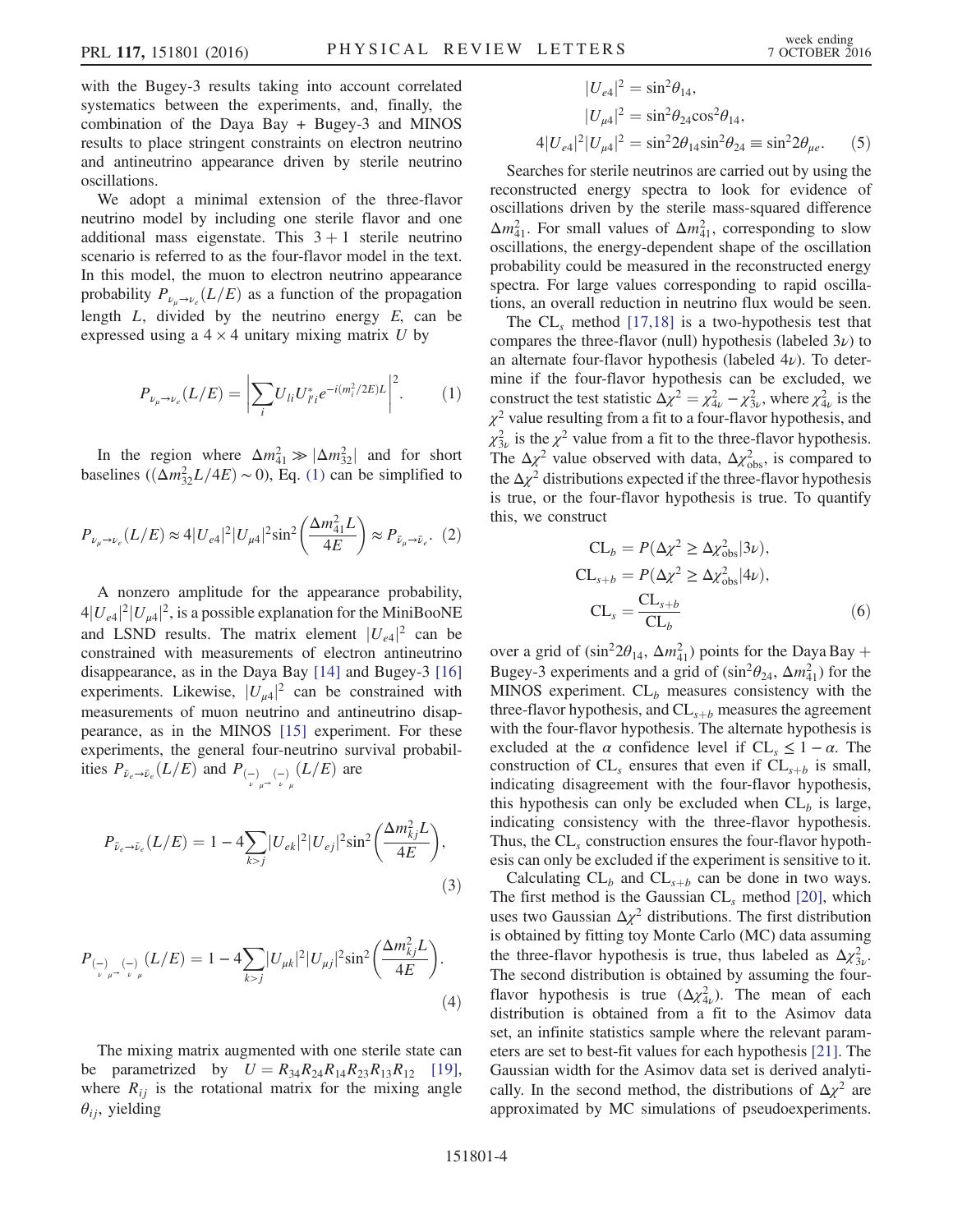The Gaussian method is used to obtain the Daya Bay and Bugey-3 combined results, while the second method is used to obtain the MINOS results.

The MINOS experiment [\[22\]](#page-8-5) operates two functionally equivalent detectors separated by 734 km. The detectors sample the NuMI neutrino beam [\[23\],](#page-8-6) which yields events with an energy spectrum that peaks at about 3 GeV. Both detectors are magnetized steel and scintillator calorimeters, with the 1 kton Near Detector (ND) situated 1 km downstream of the NuMI production target, and the 5.4 kton Far Detector (FD) located at the Soudan Underground Laboratory [\[22\]](#page-8-5). The analysis reported here uses data from an exposure of  $10.56 \times 10^{20}$  protons on target, for which the neutrino beam composition is 91.8%  $\nu_{\mu}$ , 6.9%  $\bar{\nu}_{\mu}$ , and 1.3%  $(\nu_e + \bar{\nu}_e)$ .

To look for sterile neutrino mixing, the MINOS experiment uses the reconstructed energy spectra in the ND and FD of both charged-current (CC) and neutral-current (NC) neutrino interactions. The sterile mixing signature differs depending on the range of  $\Delta m_{41}^2$  values considered. For  $\Delta m_{41}^2 \in (0.005, 0.05)$  eV<sup>2</sup>, the muon neutrino CC spectrum in the FD would display deviations from threeflavor oscillations. For rapid oscillations driven by  $\Delta m_{41}^2 \in (0.05, 0.5)$  eV<sup>2</sup>, the combination of finite detector energy resolution and rapid oscillations at the FD location would result in an apparent event rate depletion between the ND and FD. For larger sterile neutrino masses, corresponding to  $\Delta m_{41}^2 > 0.5$  eV<sup>2</sup>, oscillations into sterile neutrinos would distort the ND CC energy spectrum. Additional sensitivity is obtained by analyzing the reconstructed energy spectrum for NC candidates. The NC cross sections and interaction topologies are identical for all three active neutrino flavors, rendering the NC spectrum insensitive to standard oscillations, but mixing with a sterile neutrino state would deplete the NC energy spectrum at the FD, as the sterile neutrino would not interact in the detector. For large sterile neutrino masses, such a depletion would also be measurable at the ND.

The simulated FD-to-ND ratios of the reconstructed energy spectra for  $\nu_{\mu}$  CC and NC selected events, including four-flavor oscillations for both the ND and FD, are fit to the equivalent FD-to-ND ratios obtained from data [\[15\]](#page-7-10). Current and previous results of the MINOS sterile neutrino searches, along with further analysis details, are described in Refs. [\[15,24](#page-7-10)–26]. The MINOS experiment employs the Feldman-Cousins ordering principle [\[27\]](#page-8-7) in obtaining exclusion limits in the four-flavor parameter space. However, this approach requires a computationally impractical joint fit to be consistent, since it requires minimizing  $\chi^2$  over  $\Delta m_{41}^2$ , a shared parameter between the MINOS and Daya Bay + Bugey-3 experiments. Thus, the  $CL<sub>s</sub>$  method described above is used.

While the MINOS experiment does not have any sensitivity to  $\sin^2 \theta_{14}$ , there is a small sensitivity to  $\sin^2 \theta_{34}$  due to the inclusion of the NC channel. During

<span id="page-5-0"></span>

FIG. 1. Comparison of the MINOS 90% CL contour using the Feldman-Cousins method  $[15]$  and the  $CL<sub>s</sub>$  method. The region to the right of the curve is excluded at the  $90\%$  CL (CL<sub>s</sub>).

the fit, sin<sup>2</sup>  $\theta_{34}$  is allowed to vary freely in addition to  $\Delta m_{32}^2$ and  $\sin^2 \theta_{23}$ , while  $\sin^2 \theta_{24}$  and  $\Delta m_{41}^2$  are held fixed to define the particular four-flavor hypothesis that is being tested. Since the constraint on  $\sin^2 \theta_{34}$  is relatively weak, the distribution of  $\Delta \chi^2$  deviates from the normal distribution and the Gaussian  $CL<sub>s</sub>$  method cannot be used. The  $\Delta \chi^2_{3\nu}$  and  $\Delta \chi^2_{4\nu}$  distributions are constructed by fitting pseudoexperiments.

In the three-flavor case, pseudoexperiments are simulated using the same parameters listed in Ref. [\[15\],](#page-7-10) i.e.,  $\sin^2 \theta_{12} = 0.307$ ,  $\Delta m_{21}^2 = 7.54 \times 10^{-5}$  eV<sup>2</sup> based on a global fit to neutrino data [\[28\],](#page-8-8) and  $\sin^2 \theta_{13} = 0.022$ , based on a weighted average of results from reactor experiments [\[29](#page-8-9)–31]. For the atmospheric oscillation parameters, equal numbers of pseudoexperiments are simulated in the upper and lower octant  $(\sin^2 \theta_{23} = 0.61 \text{ and } \sin^2 \theta_{23} = 0.41,$ respectively), with  $|\Delta m_{32}^2| = 2.37 \times 10^{-3} \text{ eV}^2$ , based on the most recent MINOS results [\[32\].](#page-8-10) The uncertainties on solar oscillation parameters have negligible effect on the analysis, so fixed values are used. In the four-flavor case,  $|\Delta m_{32}^2|$ , sin<sup>2</sup>  $\theta_{23}$ , and sin<sup>2</sup>  $\theta_{34}$  are taken from fits to data at each (sin<sup>2</sup> $\theta_{24}$ ,  $\Delta m_{41}^2$ ) grid point. In both the three- and fourflavor cases, half of the pseudoexperiments are generated in each mass hierarchy. A comparison of MINOS exclusion contours obtained using the Feldman-Cousins procedure [\[15\]](#page-7-10) with those obtained using the  $CL<sub>s</sub>$  method is shown in Fig. [1](#page-4-0). Note that if  $\Delta m_{41}^2 = 2\Delta m_{31}^2$  or  $\Delta m_{41}^2 \ll \Delta m_{31}^2$  and  $\sin^2 \theta_{23} = \sin^2 \theta_{34} = 1$ ,  $\theta_{24}$  can take on the role normally played by  $\theta_{23}$ . In these cases, the four-flavor model is degenerate with the three-flavor model, leading to regions of parameter space that cannot be excluded.

The Daya Bay experiment measures electron antineutrinos via inverse  $\hat{\beta}$  decay (IBD):  $\bar{\nu}_e + p \rightarrow e^+ + n$ .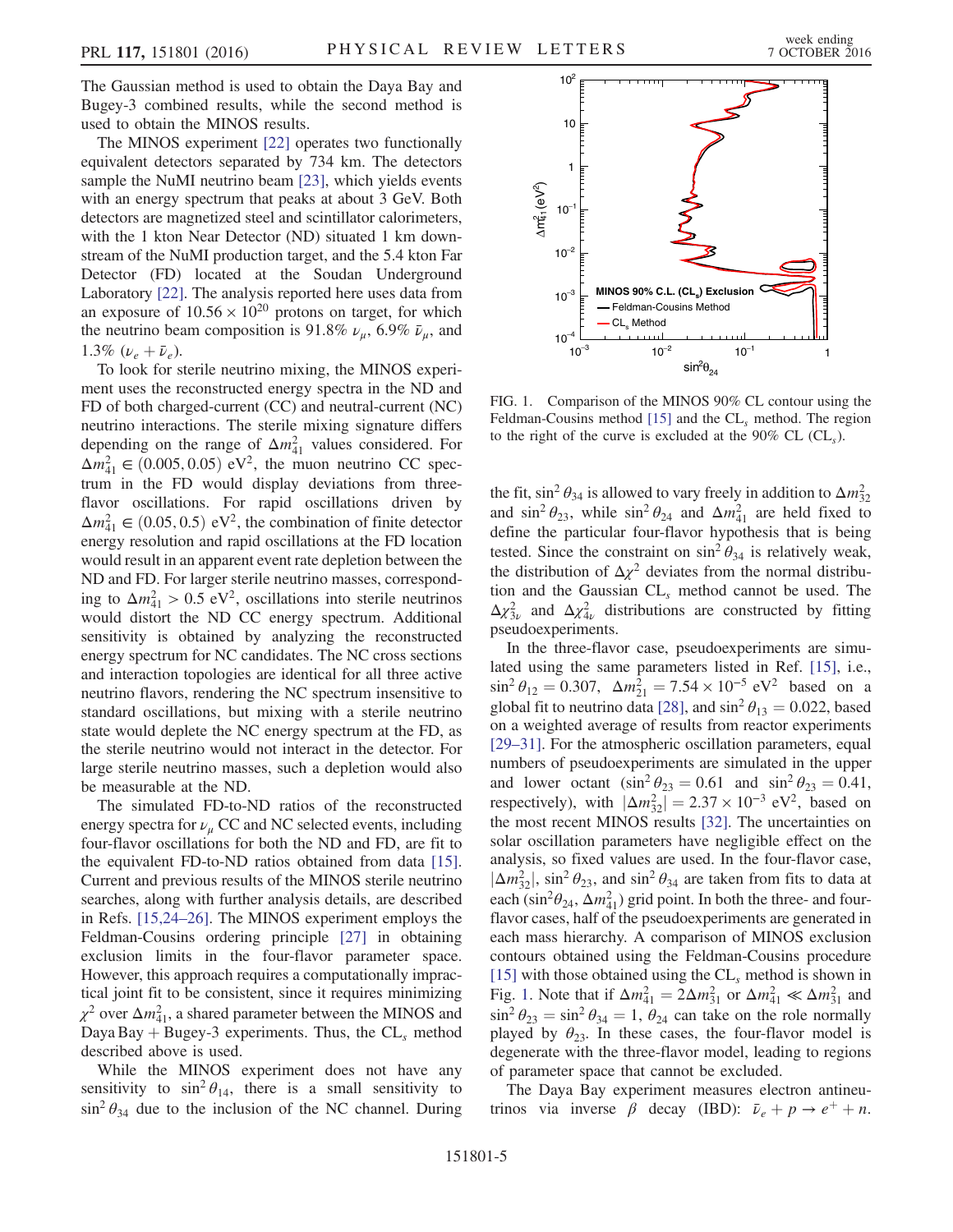<span id="page-6-0"></span>The antineutrinos are produced by six reactor cores and detected in eight identical Gd-doped liquid-scintillator antineutrino detector (ADs) [\[33\]](#page-8-11) in three underground experimental halls (EHs). The flux-averaged baselines for EH1, EH2, and EH3 are 520, 570, and 1590 m, respectively. The target mass in each of the two near EHs is 40 tons, and that in the far EH is 80 tons. Details of the IBD event selection, background estimates, and assessment of systematic uncertainties can be found in Refs. [\[29,34\].](#page-8-9) By searching for distortions in the  $\bar{\nu}_e$  energy spectra, the experiment is sensitive to  $\sin^2 2\theta_{14}$  for a mass-squared splitting  $\Delta m_{41}^2 \in (0.0003, 0.2) \text{ eV}^2$ . For  $\Delta m_{41}^2 > 0.2$  eV<sup>2</sup>, spectral distortions cannot be resolved by the detector. Instead, the measured antineutrino flux can be compared with the predicted flux to constrain the sterile neutrino parameter space. Recently, the Daya Bay Collaboration published its measurement of the overall antineutrino flux [\[35\]](#page-8-12). The result is consistent with previous measurements at short baselines, which prefer 5% lower values than the latest calculations [\[36,37\]](#page-8-13), a deficit commonly referred to as the reactor antineutrino anomaly [\[38\]](#page-8-14). However, the reactor spectrum measurement from the Daya Bay Collaboration [\[35\]](#page-8-12) (and from the RENO Collaboration [\[30\]](#page-8-15) and the Double Chooz Collaboration [\[31\]](#page-8-16)) shows clear discrepancies with the latest calculations, which indicates an underestimation of their uncertainties. The uncertainties on the antineutrino flux models for this analysis are increased to 5% from the original 2% as suggested by Refs. [\[39,40\]](#page-8-17). The Daya Bay Collaboration has recently updated the sterile neutrino search result in Ref. [\[14\]](#page-7-9) with limits on  $\sin^2 2\theta_{14}$  improved by about a factor of 2 with respect to previous results [\[41\].](#page-8-18) This data set is used in producing the combined results presented here.

Two independent sterile neutrino search analyses are conducted by the Daya Bay Collaboration. The first analysis uses the predicted  $\bar{\nu}_e$  spectrum to generate the predicted prompt spectrum for each antineutrino detector simultaneously, taking into account detector effects such as energy resolution, nonlinearity, detector efficiency, and oscillation parameters described in Ref. [\[29\]](#page-8-9). A log-likelihood function is constructed with nuisance parameters to include the detector-related uncertainties and a covariance matrix to incorporate the uncertainties on reactor neutrino flux prediction. The Gaussian  $CL<sub>s</sub>$  method is used to calculate the excluded region. The second analysis uses the observed spectra at the near sites to predict the far site spectra to further reduce the dependency on reactor antineutrino flux models. Both analyses yield consistent results [\[14\].](#page-7-9)

The Bugey-3 experiment was performed in the early 1990s and its main goal was to search for neutrino oscillations using reactor antineutrinos. In this experiment, two <sup>6</sup>Li-doped liquid scintillator detectors measured  $\bar{\nu}_e$ generated from two reactors at three different baselines (15, 40, and 95 m) [\[16\]](#page-8-0). The Bugey-3 experiment detected IBD

<span id="page-6-1"></span>

FIG. 2. Excluded regions for the original Bugey-3 raster scan (RS) result [\[16\]](#page-8-0), for the reproduced Bugey-3 result with adjusted fluxes, for the Daya Bay result [\[14\],](#page-7-9) and for the combined Daya Bay and reproduced Bugey-3 results. The region to the right of the curve is excluded at the  $90\%$  CL<sub>s</sub>.

interactions with the recoil neutron capturing on  ${}^{6}$ Li(n +  ${}^{6}$ Li  $\rightarrow$   ${}^{4}$ He +  ${}^{3}$ H + 4.8 MeV). Probing shorter baselines than the Daya Bay experiment, the Bugey-3 experiment is sensitive to regions of parameter space with larger  $\Delta m_{41}^2$  values.

The original Bugey-3 results obtained using the raster scan technique are first reproduced employing a  $\chi^2$  definition used in the original Bugey-3 analysis [\[16\]](#page-8-0):

$$
\chi^{2} = \sum_{i}^{3} \sum_{j}^{N_{i}} \frac{\{[Aa_{i} + b(E_{j} - 1.0)]R_{i,j}^{\text{pre}} - R_{i,j}^{\text{obs}}\}^{2}}{\sigma_{i,j}^{2}} + \sum_{i}^{3} \frac{(a_{i} - 1)^{2}}{\sigma_{a_{i}}^{2}} + \frac{(A - 1)^{2}}{\sigma_{A}^{2}} + \frac{b^{2}}{\sigma_{b}^{2}},
$$
(7)

where A is the overall normalization,  $a_i$  is the relative detection efficiency, b is an empirical factor to include the uncertainties of the energy scale, i represents the data from three baselines, and  $j$  sums over the  $N_i$  bins at each baseline. The values of  $\sigma_{a_i}$  and  $\sigma_b$  are set at 0.014 MeV<sup>-1</sup> and 0.020 MeV<sup>−</sup><sup>1</sup> , respectively, according to the reported values in Ref. [\[16\]](#page-8-0). The  $\sigma_{i,j}$  are the statistical uncertainties. The uncertainty on the overall normalization  $\sigma_A$  is set to 5% to be consistent with the constraint employed in the Daya Bay analysis [\[14\].](#page-7-9) The ratio of the observed spectrum to the predicted unoscillated spectrum is denoted by  $R_{i,j}^{\text{obs}}$ , while  $R_{i,j}^{\text{pre}}$  is the predicted ratio of the spectrum including oscillations to the one without oscillations. To predict the energy spectra, the average fission fractions are used [\[42\]](#page-8-19), and the energy resolution is set to 5% at 4.2 MeV [\[16\]](#page-8-0) with a functional form similar to the Daya Bay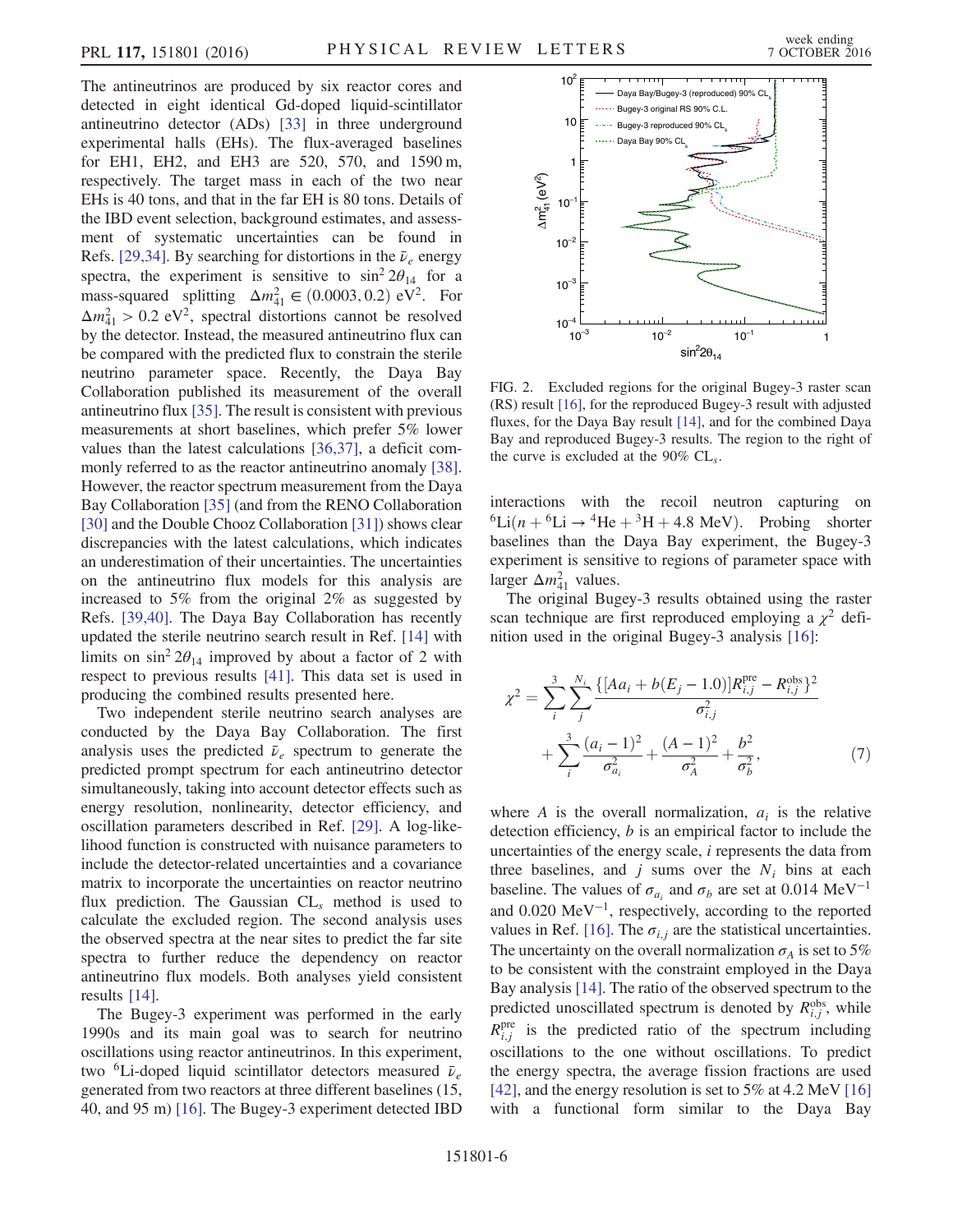

FIG. 3. The top panel shows the ratio of the Bugey-3 15 m IBD data to a three-neutrino prediction, while the bottom panel shows the ratio of the MINOS FD-to-ND ratio data for CC events to a three-neutrino prediction. The red lines represent the four-flavor predictions at  $(\Delta m_{41}^2 = 1.2 \text{ eV}^2, \sin^2 2\theta_{\mu e} = 0.003)$ . The shaded band displays the sizes of the systematic uncertainties. A value of  $\sin^2 2\theta_{14} = 0.11$  is used for the Bugey-3 prediction so that when multiplied by the MINOS 90% CL<sub>s</sub> limit on sin<sup>2</sup>  $\theta_{24}$ , it matches  $\sin^2 2\theta_{\mu e} = 0.003$ . A  $\Delta \chi^2$  value of 48.2 is found between the data and this 4*v* prediction. Similarly, a value of  $\sin^2 \theta_{24} = 0.12$  is combined with the Bugey-3 90%  $CL<sub>s</sub>$  limit on  $\theta_{14}$  to produce the MINOS four-flavor prediction, resulting in  $\Delta \chi^2 = 38.0$  between the data and the prediction.

experiment's. The predicted energy spectra are validated against the published Bugey-3 spectra [\[16\]](#page-8-0).

In the Bugey-3 experiment, the change in the oscillation probability over the baselines of the detectors and the reactors is studied with MC simulations assuming that antineutrinos are uniformly generated in the reactor cores and uniformly measured in the detectors, and approximated by treating the baselines as normal distributions. To achieve the combination with the Daya Bay experiment, two changes are made in the reproduced Bugey-3 analysis: the change in the cross section of the IBD process due to the updated neutron decay time [\[6\]](#page-7-4) is applied, and the antineutrino flux is adjusted from the  $ILL + Vogel$  model [\[43,44\]](#page-8-20) to that of Huber [\[36\]](#page-8-13) and Mueller [\[37\],](#page-8-21) for consistency with the prediction used by the Daya Bay experiment. These adjustments change the reproduced contour with respect to the original Bugey-3 one, in particular by reducing the sensitivity to regions with  $\Delta m_{41}^2 > 3$  eV<sup>2</sup>, with less noticeable effects for smaller  $\Delta m_{41}^2$  values. The reproduced Bugey-3 limit on the sterile neutrino mixing, and the limit obtained by combining the Bugey-3 with the Daya Bay results through a  $\chi^2$  fit, with common overall normalization and oscillation parameters, are shown in Fig. [2](#page-5-0).

Individually, the MINOS and Bugey-3 experiments are both sensitive to regions of parameter space allowed by the



FIG. 4. MINOS and Daya Bay + Bugey-3 combined 90%  $CL_s$ limit on  $\sin^2 2\theta_{ue}$  compared to the LSND and MiniBooNE 90% CL allowed regions. Regions of parameter space to the right of the red contour are excluded. The regions excluded at 90% CL by the KARMEN2 Collaboration [\[45\]](#page-8-22) and the NOMAD Collaboration [\[46\]](#page-8-23) are also shown. We note that the excursion to small mixing in the exclusion contour at around  $\Delta m_{41}^2 \sim 5 \times 10^{-3}$  eV<sup>2</sup> is originated from the island in Fig. [1.](#page-4-0)

<span id="page-7-3"></span><span id="page-7-2"></span><span id="page-7-1"></span><span id="page-7-0"></span>LSND measurement through constraints on  $\theta_{24}$  and  $\theta_{14}$ , shown in Figs. [1](#page-4-0) and 2, respectively. We illustrate this sensitivity in Fig. [3,](#page-6-0) which displays a comparison of the energy spectra for the Bugey-3 and MINOS data to four-flavor  $(4\nu)$  predictions produced at the LSND best-fit point [\[8\]](#page-7-5) as an example. For the Bugey-3 experiment, a  $\Delta \chi^2$ value of 48.2 is found between the data and the four-flavor prediction. Taking equal priors between these two models, the posterior likelihood for  $3\nu$  vs  $4\nu$  is 1 vs  $3.4 \times 10^{-11}$  in the Bayesian framework. For the MINOS experiment, a  $\Delta \chi^2$  value of 38.0 is obtained between data and prediction. The posterior likelihood for  $3\nu$  vs  $4\nu$  is 1 vs  $5.6 \times 10^{-9}$ .

<span id="page-7-11"></span><span id="page-7-10"></span><span id="page-7-9"></span><span id="page-7-8"></span><span id="page-7-7"></span><span id="page-7-6"></span><span id="page-7-5"></span><span id="page-7-4"></span>In our combined analysis, we obtain  $\Delta \chi^2_{\rm obs}$  as well as  $\Delta \chi^2_{3\nu}$  and  $\Delta \chi^2_{4\nu}$  distributions for each (sin<sup>2</sup>2 $\theta_{14}$ ,  $\Delta m^2_{41}$ ) grid point of the Daya Bay and Bugey-3 combination, and for each (sin<sup>2</sup> $\theta_{24}$ ,  $\Delta m_{41}^2$ ) grid point from the MINOS experiment. We then combine pairs of grid points from the MINOS and the Daya Bay and Bugey-3 results at fixed values of  $\Delta m_{41}^2$  to obtain constraints on electron neutrino or antineutrino appearance due to oscillations into sterile neutrinos. Since the systematic uncertainties of accelerator and reactor experiments are largely uncorrelated, for each  $(\sin^2 2\theta_{14}, \sin^2 \theta_{24}, \Delta m_{41}^2)$  grid point, a combined  $\Delta \chi^2_{\rm obs}$  is constructed from the sum of the corresponding MINOS and Daya Bay + Bugey-3  $\Delta \chi^2_{\rm obs}$  values. Similarly, the combined  $\Delta \chi^2_{3\nu}$  and  $\Delta \chi^2_{4\nu}$  distributions are constructed by adding random samples drawn from the corresponding MINOS and Daya Bay  $+$  Bugey-3 distributions. Finally,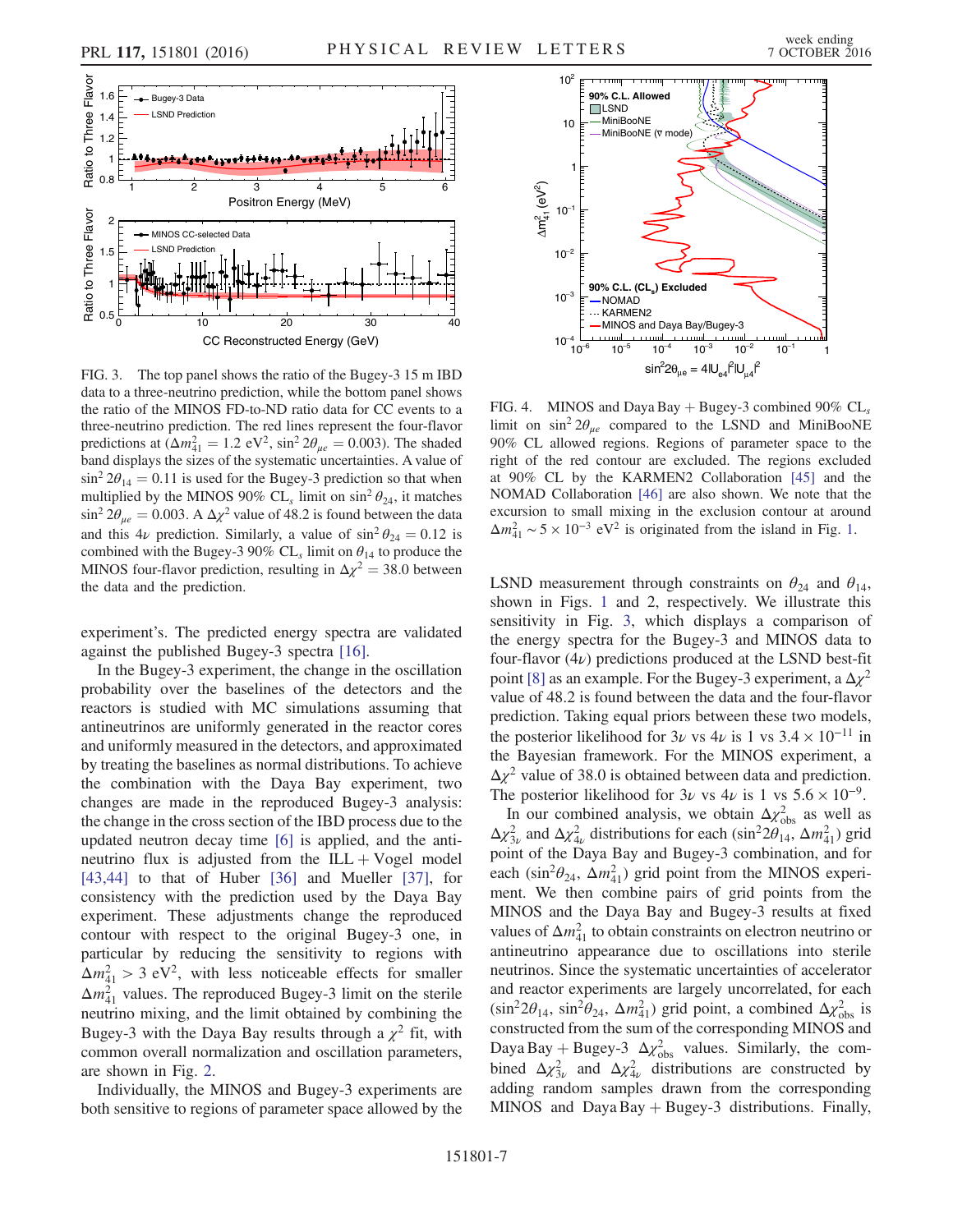<span id="page-8-3"></span><span id="page-8-2"></span><span id="page-8-1"></span><span id="page-8-0"></span>the CL<sub>s</sub> value at every (sin<sup>2</sup> $2\theta_{14}$ , sin<sup>2</sup> $\theta_{24}$ ) point is calculated using Eq. [\(6\),](#page-3-1) while the  $\Delta m_{41}^2$  value is fixed. While CL<sub>s</sub> is single valued at every ( $\sin^2 2\theta_{14}$ ,  $\sin^2 \theta_{24}$ ) point for a given value of  $\Delta m_{41}^2$ , it is multivalued as a function of sin<sup>2</sup>  $2\theta_{\mu e}$ [cf. Eq. [\(5\)\]](#page-3-2). To obtain a single-valued function, we make the conservative choice of selecting the largest  $CL<sub>s</sub>$  value for any given  $\sin^2 2\theta_{\mu e}$ . The 90% CL<sub>s</sub> exclusion contour resulting from this procedure is shown in Fig. [4](#page-6-1). Under the assumption of CPT conservation, the combined constraints are equally valid in constraining electron neutrino or antineutrino appearance. The combined results of the Daya Bay  $+$  Bugey-3 and MINOS experiments constrain  $\sin^2 2\theta_{\mu e} < [3.0 \times 10^{-4} (90\% \text{ CL}_s), 4.5 \times 10^{-4} (95\% \text{ CL}_s)]$ for  $\Delta m_{41}^2 = 1.2 \text{ eV}^2$ .

<span id="page-8-15"></span><span id="page-8-9"></span><span id="page-8-8"></span><span id="page-8-7"></span><span id="page-8-6"></span><span id="page-8-5"></span><span id="page-8-4"></span>In conclusion, we have combined constraints on  $\sin^2 2\theta_{14}$  derived from a search for electron antineutrino disappearance at the Daya Bay and Bugey-3 reactor experiments with constraints on  $\sin^2 \theta_{24}$  derived from a search for muon (anti)neutrino disappearance in the NuMI beam at the MINOS experiment. Assuming a four-flavor model of active-sterile oscillations, we constrain  $\sin^2 2\theta_{\mu e}$ , the parameter controlling electron (anti)neutrino appearance at short-baseline experiments, over 6 orders of magnitude in  $\Delta m_{41}^2$ . We set the strongest constraint to date and exclude the sterile neutrino mixing phase space allowed by the LSND and MiniBooNE experiments for  $\Delta m_{41}^2$  < 0.8 eV<sup>2</sup> at a 95% CL<sub>s</sub>. Our results are in good agreement with results from global fits (see Refs. [\[13,47\]](#page-7-11) and references therein) at specific parameter choices; however, they differ in detail over the range of parameter space. The results explicitly show the strong tension between null results from disappearance searches and appearance-based indications for the existence of light sterile neutrinos.

<span id="page-8-16"></span><span id="page-8-10"></span>The MINOS experiment is supported by the U.S. Department of Energy, the United Kingdom Science and Technology Facilities Council, the U.S. National Science Foundation, the State and University of Minnesota, and Brazil's FAPESP (Fundação de Amparo à Pesquisa do Estado de São Paulo), CNPq (Conselho Nacional de Desenvolvimento Científico e Tecnológico), and CAPES (Coordenação de Aperfeiçoamento de Pessoal de Nível Superior). We are grateful to the Minnesota Department of Natural Resources and the personnel of the Soudan Laboratory and Fermilab. We thank the Texas Advanced Computing Center at The University of Texas at Austin for the provision of computing resources. The Daya Bay experiment is supported in part by the Ministry of Science and Technology of China, the U.S. Department of Energy, the Chinese Academy of Sciences, the CAS Center for Excellence in Particle Physics, the National Natural Science Foundation of China, the Guangdong provincial government, the Shenzhen municipal government, the China General Nuclear Power Group, the <span id="page-8-21"></span><span id="page-8-13"></span><span id="page-8-12"></span><span id="page-8-11"></span>Research Grants Council of the Hong Kong Special Administrative Region of China, the Ministry of Education in Taiwan, the U.S. National Science Foundation, the Ministry of Education, Youth and Sports of the Czech Republic, the Joint Institute of Nuclear Research in Dubna, Russia, the NSFC-RFBR joint research program, and the National Commission for Scientific and Technological Research of Chile. We acknowledge Yellow River Engineering Consulting Co., Ltd. and China Railway 15th Bureau Group Co., Ltd. for building the underground laboratory. We are grateful for the ongoing cooperation from the China Guangdong Nuclear Power Group and China Light & Power Company.

<span id="page-8-20"></span><span id="page-8-19"></span><span id="page-8-18"></span><span id="page-8-17"></span><span id="page-8-14"></span>Note added.—Recently, a paper appeared by the IceCube Collaboration that sets limits using sterile-driven disappearance of muon neutrinos [\[48\]](#page-8-24). The results place strong constraints on  $\sin^2 2\theta_{24}$  for  $\Delta m_{41}^2 \in (0.1, 10)$  eV<sup>2</sup>. Further, a paper that reanalyses the same IceCube data in a model including nonstandard neutrino interactions also appeared [\[49\]](#page-8-25).

<span id="page-8-23"></span><span id="page-8-22"></span>[\\*](#page-0-0)Deceased.

[§](#page-0-1) Present address: Department of Chemistry and Chemical Technology, Bronx Community College, Bronx, New York 10453, USA.

- <span id="page-8-25"></span><span id="page-8-24"></span>[1] Y. Fukuda et al. (Super-Kamiokande Collaboration), [Phys.](http://dx.doi.org/10.1103/PhysRevLett.81.1562) Rev. Lett. 81[, 1562 \(1998\)](http://dx.doi.org/10.1103/PhysRevLett.81.1562).
- [2] Q. R. Ahmad et al. (SNO Collaboration), [Phys. Rev. Lett.](http://dx.doi.org/10.1103/PhysRevLett.87.071301) 87[, 071301 \(2001\).](http://dx.doi.org/10.1103/PhysRevLett.87.071301)
- [3] B. Pontecorvo, Sov. Phys. JETP 6, 429 (1957).
- [4] B. Pontecorvo, Sov. Phys. JETP 26, 984 (1968).
- [5] Z. Maki, M. Nakagawa, and S. Sakata, [Prog. Theor. Phys.](http://dx.doi.org/10.1143/PTP.28.870) 28[, 870 \(1962\).](http://dx.doi.org/10.1143/PTP.28.870)
- [6] K. Olive et al. (Particle Data Group), [Chin. Phys. C](http://dx.doi.org/10.1088/1674-1137/38/9/090001) 38, [090001 \(2014\).](http://dx.doi.org/10.1088/1674-1137/38/9/090001)
- [7] S. Schael (ALEPH Collaboration, DELPHI Collaboration, L3 Collaboration, OPAL Collaboration, SLD Collaboration, LEP Electroweak Working Group, SLD Electroweak Group, SLD Heavy Flavour Group), [Phys. Rep.](http://dx.doi.org/10.1016/j.physrep.2005.12.006) 427, 257 [\(2006\).](http://dx.doi.org/10.1016/j.physrep.2005.12.006)
- [8] A. Aguilar et al. (LSND Collaboration), [Phys. Rev. D](http://dx.doi.org/10.1103/PhysRevD.64.112007) 64, [112007 \(2001\).](http://dx.doi.org/10.1103/PhysRevD.64.112007)
- [9] A. Aguilar-Arevalo et al. (MiniBooNE Collaboration), Phys. Rev. Lett. 110[, 161801 \(2013\).](http://dx.doi.org/10.1103/PhysRevLett.110.161801)
- [10] N. Okada and O. Yasuda, [Int. J. Mod. Phys. A](http://dx.doi.org/10.1142/S0217751X97001894) 12, 3669 [\(1997\).](http://dx.doi.org/10.1142/S0217751X97001894)
- [11] S. M. Bilenky, C. Giunti, and W. Grimus, [Eur. Phys. J. C](http://dx.doi.org/10.1007/BF01245814) 1, [247 \(1998\)](http://dx.doi.org/10.1007/BF01245814).
- [12] C. Giunti and E.M. Zavanin, [Mod. Phys. Lett. A](http://dx.doi.org/10.1142/S0217732316500036) 31, [1650003 \(2016\).](http://dx.doi.org/10.1142/S0217732316500036)
- [13] J. Kopp, P. A. N. Machado, M. Maltoni, and T. Schwetz, [J. High Energy Phys. 05 \(2013\) 050.](http://dx.doi.org/10.1007/JHEP05(2013)050)
- [14] F. P. An et al. (Daya Bay Collaboration), following Letter, Phys. Rev. Lett. 117[, 151802 \(2016\).](http://dx.doi.org/10.1103/PhysRevLett.117.151802)
- [15] P. Adamson et al. (MINOS Collaboration), this issue, [Phys.](http://dx.doi.org/10.1103/PhysRevLett.117.151803) Rev. Lett. 117[, 151803 \(2016\).](http://dx.doi.org/10.1103/PhysRevLett.117.151803)